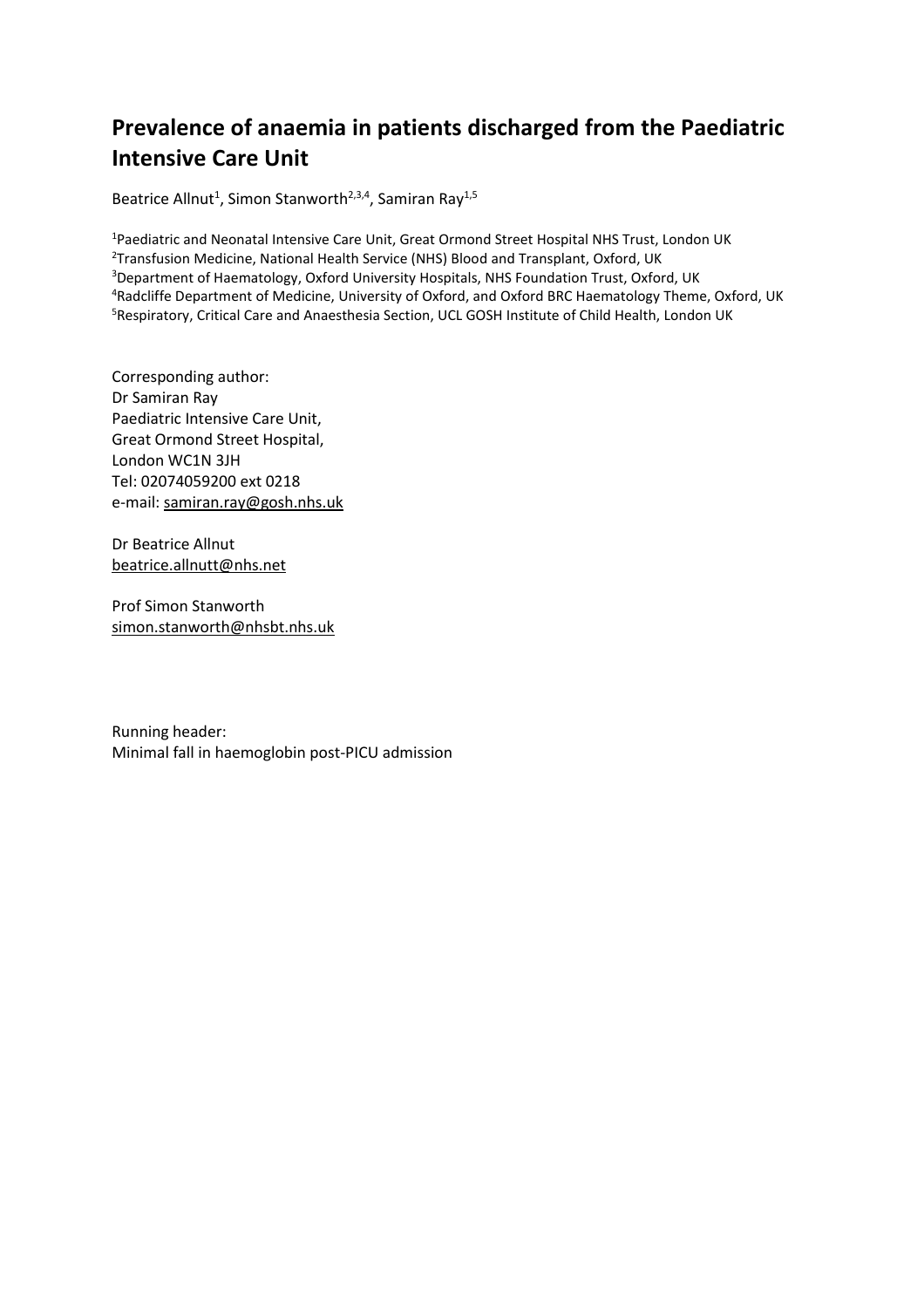Anaemia is prevalent in patients who are admitted to the paedaitric intensive care unit (PICU), increases during PICU stay and remains at PICU discharge (Bateman et al 2008; Demaret et al 2017). The adoption of evidence-based restrictive transfusion thresholds of 70g/L in stable PICU patients (Lacroix J et al 2007) has the potential to increase this burden of anaemia at PICU discharge. This may be relevant as a large proportion of children admitted to PICU have a complex chronic or life-limiting condition (Edwards JD et al 2012; Fraser L et al 2018), and have a high risk of anaemia at baseline. In addition, many PICU survivors are discharged with significant disability (Namachivayam P et al 2010): this poses a further risk of developing anaemia (Perenc L et al 2015). Given the association between anaemia and adverse long-term outcomes (Larson et al 2019), it is important to recognise the prevalence of anaemia post-PICU in order to intervene and improve outcomes. One study reports follow-up data from children 6-months post PICU discharge that describes resolution of anaemia, but the numbers studied were small with a low follow-up rate (Ngo et al 2013).

While much of the focus has been on describing the prevalence of anaemia at PICU admission or PICU discharge, it is not known to what extent this persists to hospital discharge. It is possible that a restrictive transfusion strategy may no longer be followed within hospital outside PICU, especially in those children with complex chronic conditions. To explore this, we undertook a single-centre, retrospective observational study of haemoglobin levels (Hb) discharged from a tertiary children's hospital following a PICU admission. We collected data on Hb levels in all patients (0-18 years) admitted to Great Ormond Street Hospital PICU over a 12-month period ( $1<sup>st</sup>$  January 2015 to 31 $<sup>st</sup>$ </sup> December 2015) and discharged to a ward within the hospital. These children are more likely to have chronic illness, all needing ongoing tertiary-level specialty care. Data were collected at three timepoints – admission to PICU (T1), discharge from PICU (T2) and discharge from hospital (T3). Hb measurements taken closest to these time-points were used (Hb measurements up to 12-hours prior to admission were considered). Anaemia was defined as Hb <2 standard deviations below the ageassociated mean according to WHO reference ranges for normal Hb levels (Marks PW, Glader B 2009). The distribution of Hb at the three time-points was compared using the Friedman two-way ANOVA for ranks to account for non-parametric data (following a test for normality using the Shapiro-Wilks test).

Three-hundred and eighty-nine children were admitted to PICU and discharged to a ward within the hospital, with a median age of 14 months (inter-quartile range 1-70 months). Twelve children did not have Hb measurements during PICU – they were excluded from analysis. Overall, 224/377 (59.4%) children had anaemia at T1, compared to 255/377 (67.6%) at T2 and 235/377 (62.3%) at T3. The Hb distribution was significantly different between the time-points following the Friedman two-way ANOVA (p-value=8x10<sup>-5</sup>) (Figure 1). The median Hb decreased from 106.0g/L (IQR 91.0-127.0) at T1 to 100.0g/L (IQR 90.0-115.0) at T2, but increased to 102.0g/L (IQR 90.0-117.0) at T3 – although statistically significant, the median values are not clinically significantly different.

Anaemia is highly prevalent in PICU in the UK. There is an increase in rates of anaemia between PICU admission and discharge. However, Hb levels do not decrease further prior to hospital discharge in these children, nor istheir evidence of a large increase to suggest 'top-up' transfusions post-PICU. This burden of anaemia persists until hospital discharge. We were not able to indicate in this study whether treatable causes of anaemia were appropriately recognized, nor whether treatment of anaemia was effective.

A restrictive transfusion strategy in PICU was adopted based on no difference in PICU outcomes (new or progressive multi-organ dysfunction during PICU stay) compared to a liberal transfusion strategy. With an increasing number of children surviving PICU stay, often with chronic morbidity, it is not known whether a consequence of the restrictive strategy in PICU has a bearing on long-term outcome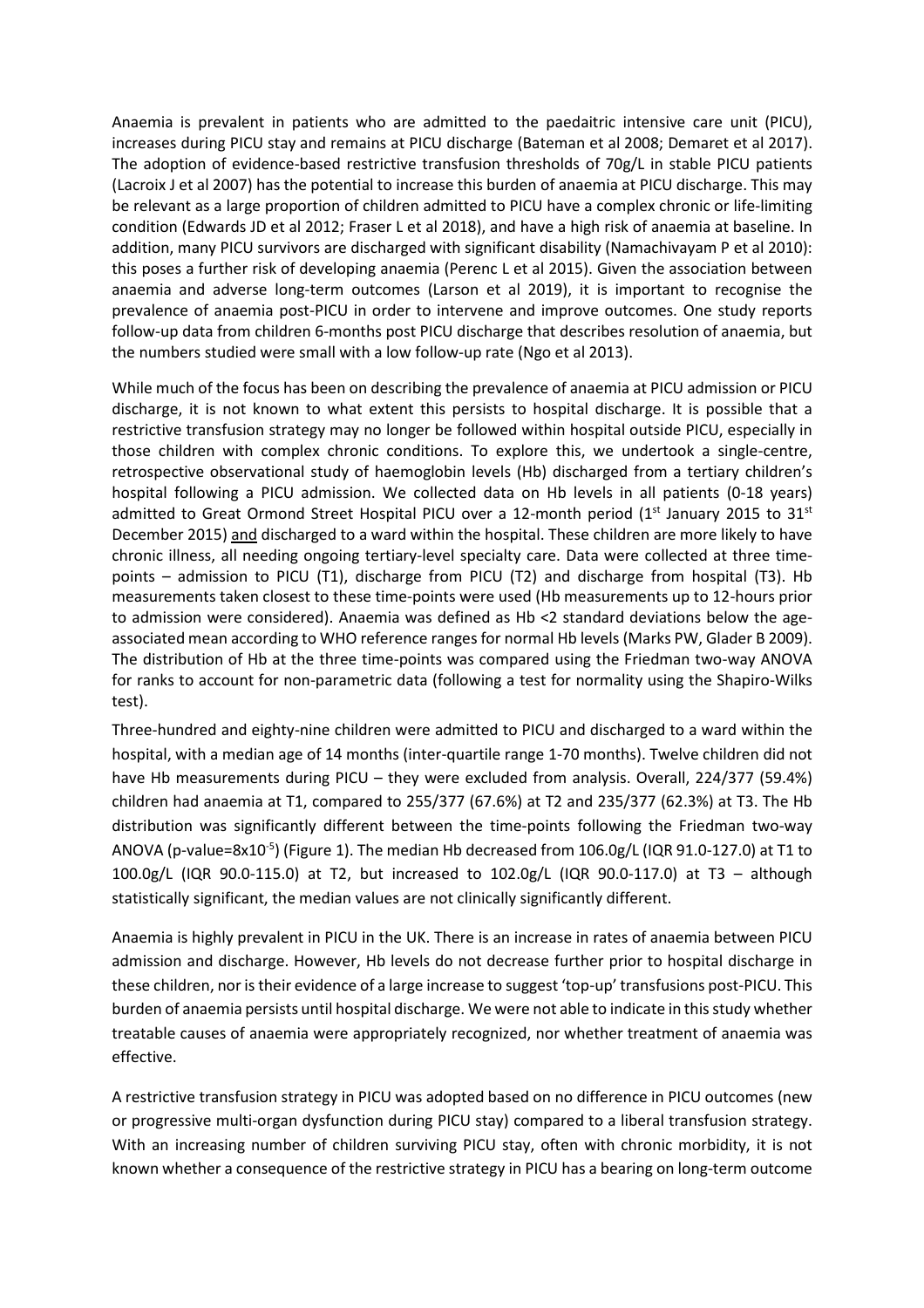in these children. Of note, TRIPICU (3) excluded many children who would be included in our cohort e.g. children with haemato-oncological disease and those post bone-marrow transplant. Several research questions follow, for example: (a) does the anaemia correct over time without affecting longer term health outcomes without any further treatment; (b) if not, can the treatment of anaemia mitigate these risks; and (c) what are the optimal tests to investigate causes for anaemia and guide appropriate treatment in the face of inflammatory illnesses and co-morbidities?

## **References**:

Bateman ST, Lacroix J, Boven K, et al. Anemia, blood loss, and blood transfusions in North American children in the intensive care unit. *Am J Respir Crit Care Med*. 2008;178(1):26-33.

Demaret P, Karam O, Tucci M, et al. Anemia at pediatric intensive care unit discharge: prevalence and risk markers. *Ann Intensive Care*. 2017;7(1):107. Published 2017 Oct 24.

Edwards JD, Houtrow AJ, Vasilevskis EE, et al. Chronic conditions among children admitted to U.S. pediatric intensive care units: their prevalence and impact on risk for mortality and prolonged length of stay\*. *Crit Care Med*. 2012;40(7):2196-2203.

Fraser LK, Parslow R. Children with life-limiting conditions in paediatric intensive care units: a national cohort, data linkage study. *Arch Dis Child*. 2018;103(6):540-547.

Lacroix J, Hébert PC, Hutchison JS, et al. Transfusion strategies for patients in pediatric intensive care units. *N Engl J Med*. 2007;356(16):1609-1619

Larson LM, Kubes JN, Ramírez-Luzuriaga MJ, Khishen S, H Shankar A, Prado EL. Effects of increased hemoglobin on child growth, development, and disease: a systematic review and meta-analysis. Ann N Y Acad Sci. 2019 Aug;1450(1):83-104.

Marks PW, Glader B. Approach to Anemia in the Adult and Child. Hoffman F, Benz EJ, Shattil SJ, eds. Hematology: Basic Principles and Practice. 5th ed. Philadelphia, PA: Churchill Livingstone; 2009. Chap 34:439-46.

Namachivayam P, Shann F, Shekerdemian L, et al. Three decades of pediatric intensive care: Who was admitted, what happened in intensive care, and what happened afterward. *Pediatr Crit Care Med*. 2010;11(5):549-555.

Ngo QN, Matsui DM, Singh RN, Zelcer S, Kornecki A. Anemia among Pediatric Critical Care Survivors: Prevalence and Resolution. *Crit Care Res Pract*. 2013;2013:684361.

Perenc L, Przysada G, Trzeciak J. Cerebral Palsy in Children as a Risk Factor for Malnutrition. *Ann Nutr Metab*. 2015;66(4):224-232.